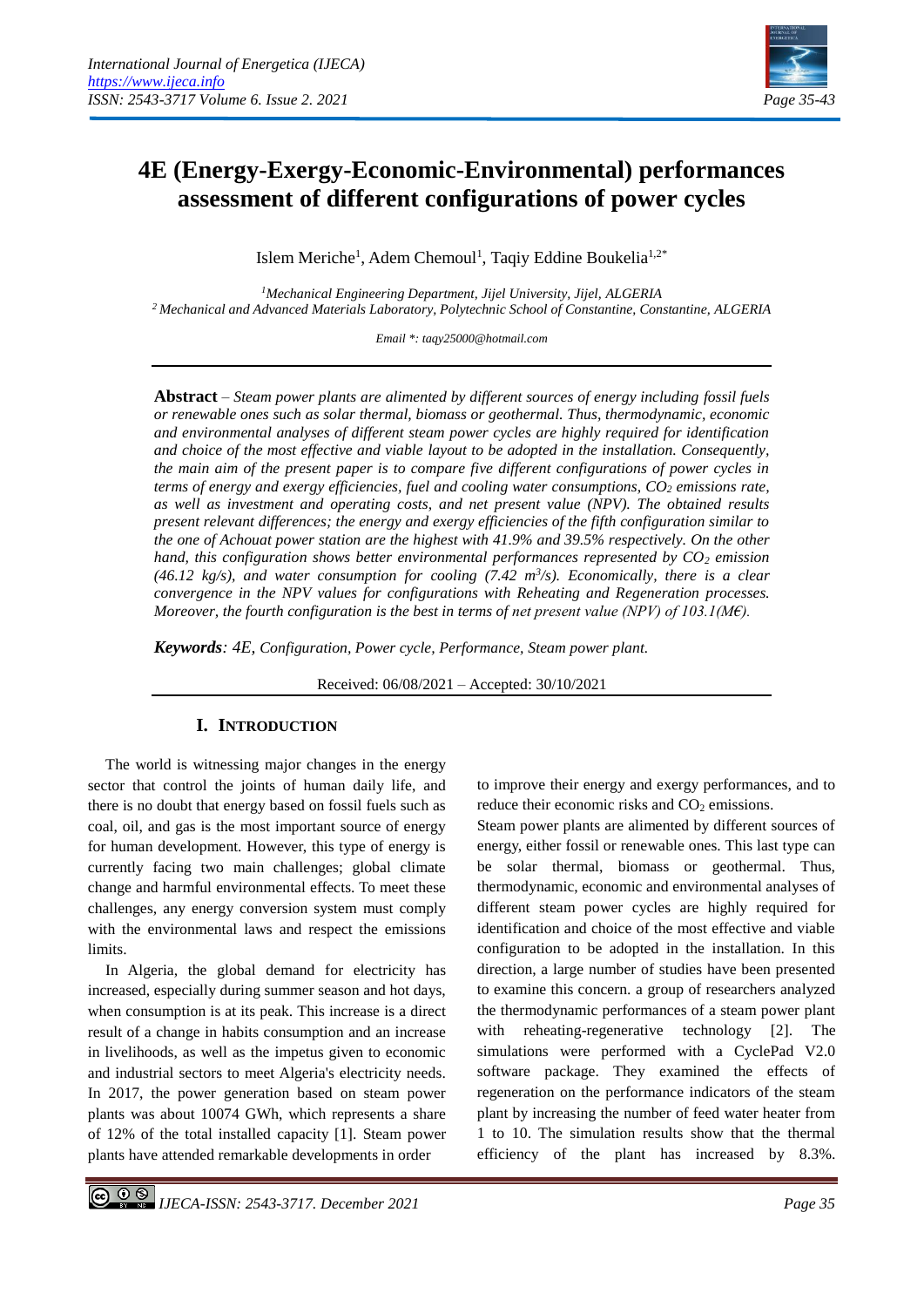Furthermore, another group of researchers analyzed the exergy and exergo-environmental performances of a 660 MW coal-fired supercritical steam power plant located in western India [3]. The study is based on the SPECO (Specific exergy costing) approach, which is followed in this case by exergo-economic analysis. The obtained results prove the possibility of attending a value of 35.54 % for the exergy efficiency; the cooling water and exhaust gases represent the environmental impact rate of 507.173 mPts  $s^{-1}$  and 676.29 mPts  $s^{-1}$  respectively. On the other study [4], the same research team, used MATLAB programming software and performed an economic and exergo-economic analysis of the 660 MW coal-fired supercritical units. The economic analysis is carried out using the net present value method. The results of the economic analysis established that the payback period of the plant is estimated at 4.5 years for 9% of the interest rate. In another numerical study performed a complete thermodynamic analysis of an 82 MW steam power plant. They developed an EES code to assess the energy loss, energy efficiency, exergy efficiency and exergy destruction for each part of the installation, by considering the range of actual values of the operating parameters. It has been observed that the energy and exergy efficiencies of this plant are 35.95% and 33.15% respectively [5]. Moreover, the maximum energy loss occurs in the boiler, (approximately 36.39%). Using the thermodynamic properties of steam, an investigation to show via a code developed under EES environment, the energy and exergy efficiencies of an existing commercial thermal power plant, and values of 38% and 53% respectively have been recorded. In addition, the monetary expenditure, the costs of exergy losses and the exergo-economic factors of the power plant units were calculated, and a maximum cost of exergy losses in the boiler of 758.32 \$/h has been obtained [6]. On the other hand, a study concluded conducted technical and economic evaluations of the use or non-use of low- and high-pressure feed water heaters in different situations [7]. In a research lab, they used the pinch analysis method to integrate energy into the steam cycle of a 250 MW steam power plant located in Rajasthan, India [8]. The recovery of the steam cycle is carried out according to six schemes. By using this approach, the generated power is increased by 0.55%, and the demand for demineralised water is reduced by 57.6%. Furthermore, the exergy analysis shows that the boiler has maximum exergy destruction with a share of 89% of the whole steam power plant. An investigation used TRNSYS programming software to design a numerical model of a thermal power plant based on parabolic trough solar technology. The energy performance of the system was

compared for two cases, the Rankine cycle with and without a solar field [9]. a fairly recent study performed a techno-economic analysis of deploying an aerocondenser in a concentrating solar power (CSP) plant with two configurations; the first is based on thermic oil as the working fluid, and the second is utilizing molten salt $[10]$ .

However, according to our knowledge, a 4E comparative study (Energy-Exergy-Economic-Environmental) between different layouts of Steam Rankine power cycle is not found in the literature. Consequently, the main aim of the present work is to compare five different configurations of this type of power cycles in terms of energy and exergy efficiencies, consumed fuel,  $CO<sub>2</sub>$  emissions, cooling water consumption, as well as investment and operating costs, net present value (NPV) and depreciated payback period (DPP).

#### **II. DATA AND METHODOLOGY**

*II.1. Studied Configurations*

4E (Energy- Exergy-Economic-Environmental) is a comparative study of five different configurations of a power cycle was carried out in order to choose the best configuration to adapt in CSP, geothermal and biomass thermal power plants. These layouts are listed below:

- Basic Rankine Cycle (1);
- Regenerative Rankine Cycle (2);
- Rankine Cycle with Reheating (3);

• Rankine Cycle with Reheating and Regeneration on both turbines (LPT and HPT) (4);

• Similar Rankine Cycle of a real steam power plant (Achouat- Jijel, Algeria) (5).

The five studied configurations have the same net capacity of 210 MW to have a common ground for comparison. However, due to the addition of different processes in each configuration, differences in thermodynamic performances, economic and environmental parameters arise. Therefore, the five configurations are compared in terms of energy and exergy efficiencies, consumed fuel,  $CO<sub>2</sub>$  emissions, cooling water consumption, as well as investment & operating costs, net present value (NPV) and depreciated payback period (DPP). The Table 1 summarises the assumptions and the nominal values of the design for the main parameters within the five studied configurations [11].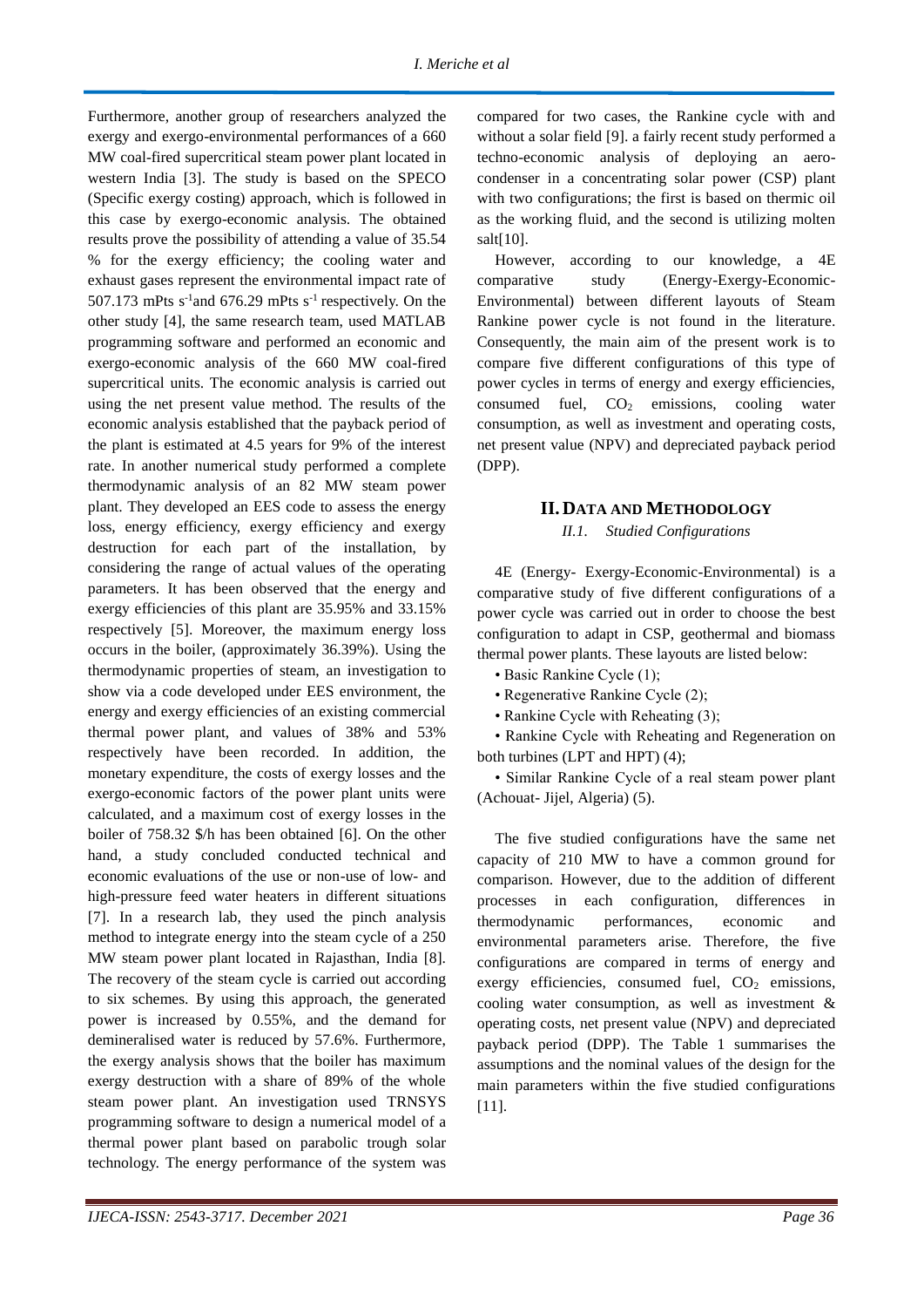| parameters                         | <b>Value</b> | units                 |
|------------------------------------|--------------|-----------------------|
| Ambient conditions:                |              |                       |
| Temperature/Pressure               | 25/1.01325   | $\rm{^{\circ}C}/$ bar |
| HPT input conditions:              |              |                       |
| Temperature/Pressure               | 540/127.5    | °C/ bar               |
| LPT input conditions:              |              |                       |
| Temperature/ Pressure              | 540/23.48    | °C/ bar               |
| Isentropic efficiency of turbines  | 88           | %                     |
| Mechanical efficiency of turbines  | 97.5         | %                     |
| Isentropic efficiency of pumps     | 87           | $\frac{0}{0}$         |
| Generator efficiency               | 98           | $\frac{0}{0}$         |
| Fuel lower calorific value         | 28938        | kJ/kg                 |
| Condensing pressure                | 0.0527       | bar                   |
| Outlet temperature of the reheater | 540          | °C                    |
| Power generated by the plant       | 210          | Mw                    |
| Number of service hours per year   | 7000         | hr/yr                 |

Table 1. Nominal values for the main parameters in the studied

# *II.2. Mathematical Modeling*

The Cycle-Tempo 5.1 Software has been used to simulate the thermodynamic performances (energetic and exergetic). On the other hand, using MATLAB software [12,13], mathematical codes have been developed to simulate the economic and environmental performances of these investigated configurations.

#### *II.2.1. Thermodynamics modelling*

The energy analysis of every sub-system of the installation is based on the conservation of mass and energy (the first law of thermodynamics):

$$
\sum m_{\rm in} = \sum m_{\rm out} \tag{1}
$$

$$
\dot{Q} + \sum \dot{m}_{\rm in} h_{\rm in} = \dot{W} + \sum \dot{m}_{\rm out} h_{\rm out}
$$
 (2)

On the other hand, the general formula to present the exergy analysis can be formulated as:

$$
\dot{E}x_Q + \sum \dot{m}_{\rm in} \, e x_{\rm in} = \dot{E}x_W + \sum \dot{m}_{\rm out} \, e x_{\rm out} \tag{3}
$$

The exergy of a substance can be partitioned into four segments. The two most significant are physical exergy and chemical exergy [14]. In this study, the other two parts; kinetic exergy and potential exergy are negligible.

$$
\dot{E}x = \dot{E}x_{Ph} + \dot{E}x_{Chm} \tag{4}
$$

$$
Ex_{Ph} = m(h - h_0) - T_0(S - S_0)
$$
 (5)  $\mu$ , is the (a) factor of direct installation,  $\mu = 0.3$ .

$$
\dot{E}x_{Chm} = \dot{m} \sum_{i}^{n} R_i T_0 \ln\left(\frac{y_i}{y_i^0}\right)
$$
 (6)

Table 2 presents the main equations for each component of the studied configurations.

| for each component of the configurations |                    |                                                                                      |  |
|------------------------------------------|--------------------|--------------------------------------------------------------------------------------|--|
| Component                                | <b>Equation</b>    |                                                                                      |  |
| Boiler                                   | Exergy<br>produced | $\dot{E}x_{prd,Boiler} = \dot{E}x_{steam}^{tm} - \dot{E}x_{water}^{tm}$              |  |
|                                          | Exergy<br>source   | $\dot{Ex}_{src,Boiler} = \dot{Ex}_{fuel}^{chm}$                                      |  |
| Condenser                                | Exergy<br>produced | $\dot{E}x_{prd,CON} = \dot{E}x_{p,out} - \dot{E}x_{p,in}$                            |  |
|                                          | Exergy<br>source   | $\dot{E}x_{src,CON} = \dot{E}x_{s,in} - \dot{E}x_{s,out}$                            |  |
|                                          | Power              | $\dot{W}_{Tub} = \dot{m}_{steam} (h_{in} - h_{out})$                                 |  |
| Turbines                                 | Exergy<br>produced | $\dot{E}x_{prd,Tub} = \dot{W}_{Tub}$                                                 |  |
|                                          | Exergy<br>source   | $\dot{E}x_{src,Tub} = \dot{E}x_{in}^{tm} - \dot{E}x_{out}^{tm}$                      |  |
|                                          | Power              | $\dot{W}_{Pum} = \dot{m}_{water} (h_{out} - h_{in})$                                 |  |
| Pump                                     | Exergy<br>produced | $\dot{E}x_{prd, Pum} = \dot{W}_{Pum}$                                                |  |
|                                          | Exergy<br>source   | $\dot{E}x_{src,Pum} = \dot{E}x_{out} - \dot{E}x_{in}$                                |  |
| Feed water                               | Exergy<br>produced | $\dot{E}x_{prd,FWH} = \dot{E}x_{p,out} - \dot{E}x_{p,in}$                            |  |
| heater                                   | Exergy<br>source   | $\dot{E}x_{src,FWH} = \dot{E}x_{s,in} - \dot{E}x_{s,out}$                            |  |
| Deaerator                                | Exergy<br>produced | $\dot{E}x_{prd,DES} = (m_p e x_{out}) - \dot{E}x_{p,in}$                             |  |
|                                          | Exergy<br>source   | $\dot{E}x_{src,DES} = \Sigma \dot{E}x_{s,in} - (ex_{out} \Sigma \dot{m}_s)$          |  |
| Exergy<br>efficiency                     |                    | $\eta_{\textit{EX}} = \frac{\textit{Ex}_{\textit{prd}}}{\textit{Ex}_{\textit{src}}}$ |  |
| Electric<br>power                        |                    | $\dot{W}_{ele} = \dot{W}_{Tub} \eta_{Gen}$                                           |  |
| Net power                                |                    | $\dot{W}_{net} = \dot{W}_{ele} - \dot{W}_{Pum}$                                      |  |

Table 2. Main equations used to perform the thermodynamic analysis

## *II.2.2. Economic modelling*

 $\lim_{\text{in}} = \sum m_{\text{out}}$  (1) In the present study, the economic analysis of the five configurations was carried out on the basis of the initial investment  $(C)$ , the operating cost  $(C/\gamma)$ , the annual income obtained  $(E/\text{year})$ , the net present value (NPV)  $(C)$  and depreciated payback period (DPP) (years) [15].

> $3$ The initial investment can be expressed in terms of the cost of every individual component as follows:

$$
I_{Tot} = (C_d + C_{ind})
$$
 (7)

The total direct plant costs:

$$
C_d = (1 + \mu + \sigma + \delta + \varepsilon) C_{eqp}
$$
 (8)

Where:

σ, is the factor of auxiliary services, σ= 0.15.

δ, is the factor of instrumentation and controls, δ=0.1.

ε, is the preparation site factor, ε=0.1.

The total indirect plant costs:

$$
C_{ind} = (\partial + \ell) C_{eqp}
$$
 (9)

Where: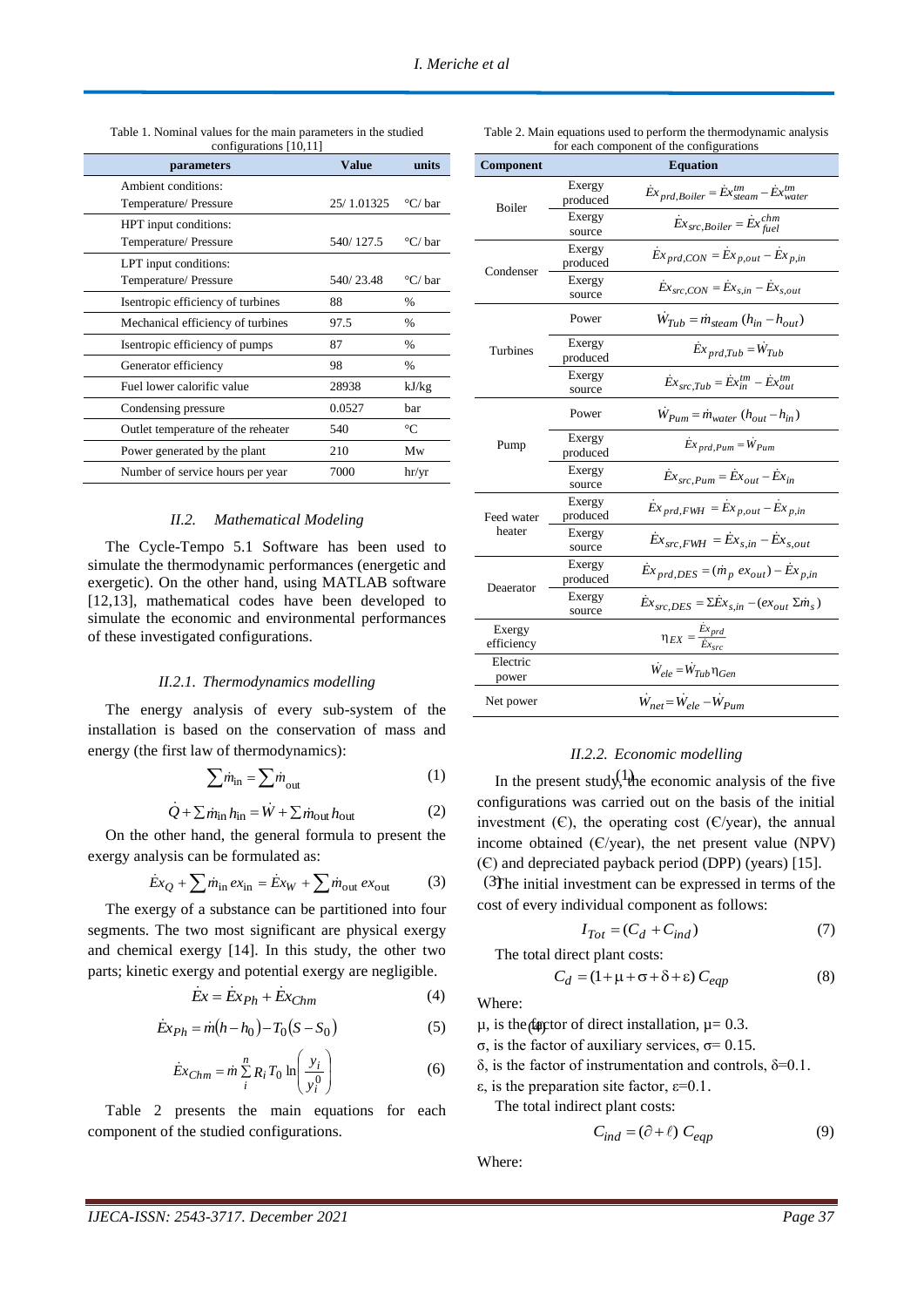$\partial$ , is the engineering factor,  $\partial = 0.12$ .

 $\ell$ , is the start-up factor,  $\ell$  = 0.1.

The initial cost of equipment:

$$
C_{eqp_i} = [a \left(\dot{W}\right)^b]_i \tag{10}
$$

The specific coefficients *a* and *b* are given in Table 3.

Table 3. Constants to determine the cost of each component of the plant presented [15].

| <b>Components</b>           | $\boldsymbol{a}$ |        |
|-----------------------------|------------------|--------|
| <b>Boiler</b>               | 1340000          | 0.694  |
| <b>Turbines</b>             | 633000           | 0.398  |
| Condenser                   | 398000           | 0.333  |
| Condensate extraction pumps | 9000             | 0.4425 |
| Feed pump                   | 35000            | 0.6107 |
| Pump                        | 28 000           | 0.5575 |
| Feed water heater           | 51 000           | 0.5129 |
| Deaerator                   | 17 100           | 0.5575 |
| Generator                   | 138300           | 0.3139 |

The total annual operating cost (*COopr*), is obtained on an annual basis, including the cost of operating labor  $(CO_{lab})$ , the cost of purchasing fuel  $(CO_f)$ , the cost of servicing and maintenance  $(CO_m)$ , insurance and general costs (*COinscgen*).

$$
C_{opr} = C_{fuel} + C_{lab}C_m + C_{inscgen} + C_m \tag{11}
$$

The annual cost of purchasing fuel  $(CO_f)$ :

$$
C_{fuel} = V C G_P hr \tag{12}
$$

Where  $CG_p$ , is the price of fuel (natural gas) on the Algerian market is set by the value  $2 \text{ E}/\text{MWh}$  [16].

The annual cost of operating labor is given by the following formula:

$$
C_{lab} = n_{\text{emp}} C_{Avr, lab} \tag{13}
$$

The annual cost of insurance and general costs:

$$
C_{inscgen} = 0.025 \times I_{Tot} \tag{14}
$$

The insurance costs are considered as 2.5 % of the total fixed cost [15].

The annual cost of maintenance is given by the following formula:

$$
C_m = 0.05 \times I_{Tot} \tag{15}
$$

The annual cost of maintenance considered as 5 % of the total fixed cost [15].

The annual revenues (*Rann*) from the generated power:

$$
R_{ann} = \xi \dot{W} \, hr \, CE_p \tag{16}
$$

Where: *ξ* as 90 %, takes into account the energy needs of auxiliary equipment [15], *CE<sup>P</sup>* is the current price of electricity on the Algerian market is set by the value 33 Є/MW [16], while *hr* represent number of service hours per year.

Finally, net present value is formulated as:

$$
NPV = \sum_{j}^{N} \frac{(R_{ann} - CO_{opr})_j}{(1+r)^j} - I_{Tot}
$$
 (17)

Where: *r* and *N* are the discount rate (9%) and the life of the plant (35 years) respectively [15], [17].

#### *II.2.3. Environmental modeling*

This study also examines the environmental impacts including the  $CO<sub>2</sub>$  emissions, and the cooling water consumptions. The general expression for the combustion of methane is written based on stochiometric combustion:

$$
CH_4 + 2(O_2 + 3.67N_2) \longrightarrow CO_2 + 3.67N_2 + 2H_2O \tag{18}
$$

The cooling water consumption was also investigated by calculating the mass flow rate (*ṁc*) as:

$$
\dot{m}_c = \frac{\dot{m}_h \, L_v}{C p_c (T_{c, \text{in}} - T_{c, \text{out}})}\tag{19}
$$

# **III. RESULTS AND DISCUSSION** *III.1. Validation*

In order to confirm the credibility of the developed model, its performances are evaluated by comparing the obtained results using the energy model with those of real data given by the manufacturer of Achouat-Jijel plant. Table 4 represents the statistical comparison between the two based on the relative error at some points. The error of the mass flow rate of the steam goes from a minimum value of 0.09% at the inlet of the boiler to a maximum value of 13.92% at the outlet of the condenser. On the other hand, the pressure error varies from a minimum value of 0% at the majority of the main points, to a maximum value of 3.01% at the outlet of HPT. In addition, the maximum temperature error is 2.94% at the outlet of the deaerator.

Table 4. Statistical comparison between the manufacturer's data and the results of the model.

|                      |                  | <b>Manufacturer</b> | <b>Model</b> | <b>Error</b> |
|----------------------|------------------|---------------------|--------------|--------------|
| Point                | <b>Parameter</b> | data                | results      | (%)          |
| Boiler inlet         | $T(^{\circ}C)$   | 244                 | 242.9        | 0.45         |
|                      | $P$ (bar)        | 178.5               | 178.5        | $\theta$     |
|                      | $\dot{m}$ (kg/s) | 171.5               | 171.66       | 0.09         |
| <b>HPT</b><br>outlet | $T(^{\circ}C)$   | 329                 | 321.29       | 2.39         |
|                      | $P$ (bar)        | 26.7                | 27.53        | 3.01         |
|                      | $\dot{m}$ (kg/s) | 160.27              | 165.92       | 3.4          |
| Condenser<br>outlet  | $T(^{\circ}C)$   | 33.5                | 33.81        | 0.91         |
|                      | $P$ (bar)        | 0.0527              | 0.0527       | 0            |
|                      | $\dot{m}$ (kg/s) | 125.25              | 145.52       | 13.92        |
| Deaerator<br>outlet  | $T(^{\circ}C)$   | 169.2               | 164.37       | 2.94         |
|                      | $P$ (bar)        | 6.9                 | 6.9          | $\theta$     |
|                      | $\dot{m}$ (kg/s) | 171.5               | 171.66       | 0.09         |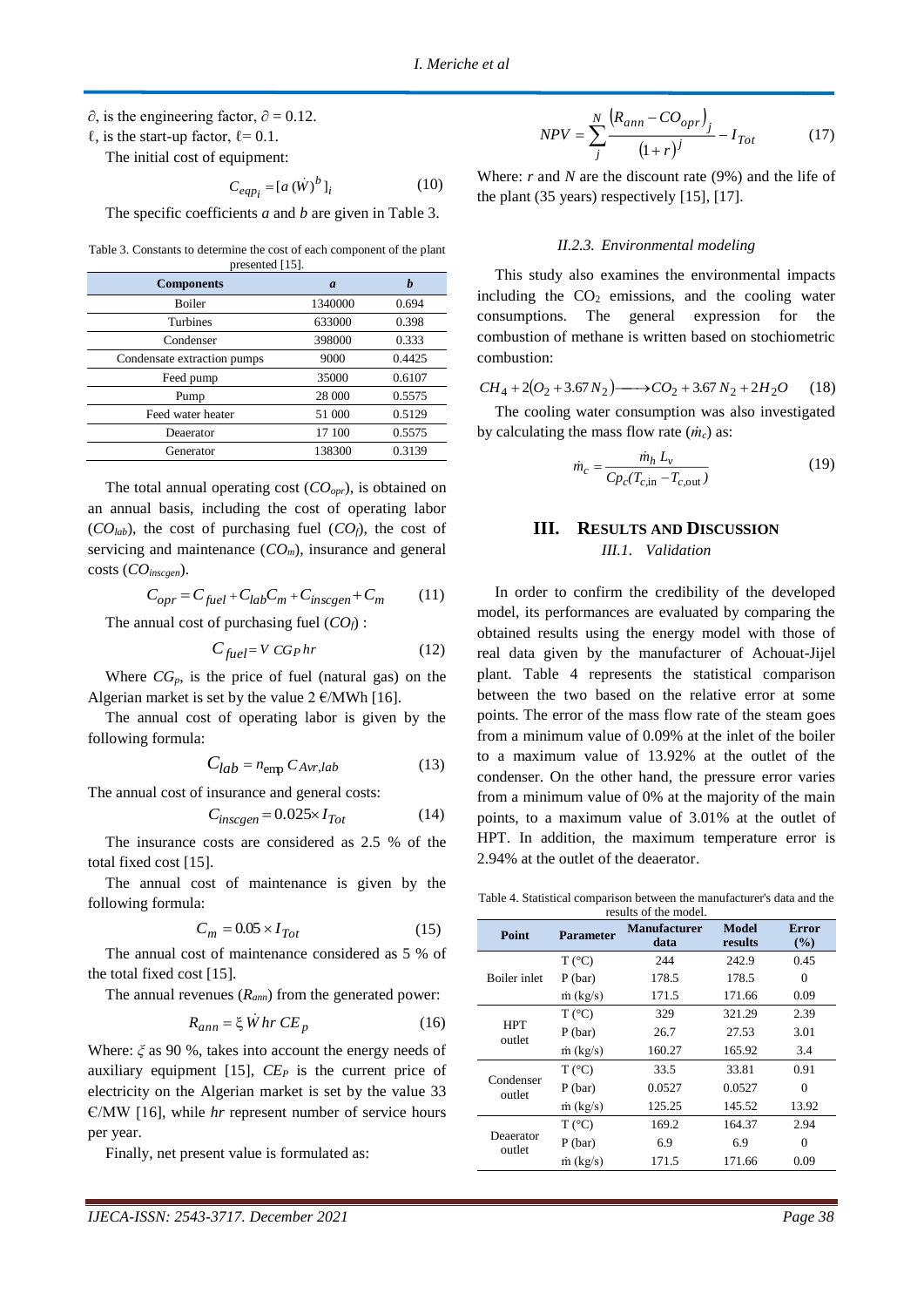# *III.2. 4E comparative study between the five configurations*

According to the Figures 1-5, it can be noticed that the quality of the steam at the outlet of the LPT is much better in the cycles which include the heating system than in the other cycles (Basic cycle, Regenerative cycle). The quality varies from a minimum value of 85.51% for the simple cycle, to a maximum value of 94.84% for the fourth configuration; this positive variation is due to the reheating system that works to improve the quality of steam at the LPT. On the other hand, it can be noticed that the steam mass flow in the system decreases when using the reheating system, which goes from a value of 173.5 kg/s in the simple cycle to 144.27 kg/s in the reheating cycle, while the value in the presence of regeneration processes is 154.55 kg/s. Furthermore, due to the addition of different processes in each configuration, differences in performance (energy and exergy), and economic and environmental parameters arise. These differences are shown in Table 5. Furthermore, Figure 6 shows the evolution of NPV with the lifetime of the installation with the five layouts.

Table 5. 4E comparative analysis of the five configurations.

| <b>Configurations</b>                  | 1      | $\mathbf{2}$ | 3      | $\overline{\mathbf{4}}$ | 5      |
|----------------------------------------|--------|--------------|--------|-------------------------|--------|
| Energy efficiency<br>(% )              | 35.74  | 37.41        | 38.31  | 40.02                   | 41.09  |
| Exergy efficiency<br>(% )              | 33.7   | 35.26        | 36.11  | 37.73                   | 39.5   |
| Fuel consumption<br>(kg/s)             | 19.7   | 18.9         | 18.32  | 17.61                   | 16.81  |
| CO <sub>2</sub> Emissions<br>(kg/s)    | 54.04  | 51.85        | 50.26  | 48.31                   | 46.12  |
| Cooling water<br>usage $(m^3/s)$       | 9.64   | 8.99         | 8.56   | 8.01                    | 7.42   |
| Investment cost<br>(ME)                | 119.87 | 119.87       | 121.76 | 123.24                  | 132.12 |
| Operating cost<br>$(M \in \forall yr)$ | 23.26  | 22.7         | 22.46  | 22.23                   | 21.69  |
| $NPV$ (ME)                             | 96     | 102          | 102.2  | 103.1                   | 100    |
| DPP (years)                            | 8.7    | 8.3          | 8.4    | 8.5                     | 9      |



Figure 1. Stream at each point of the basic Configuration.



Figure 2. Stream at each point of the Configuration with Reheating.



Figure 3. Stream at each point of the Regenerative Configuration.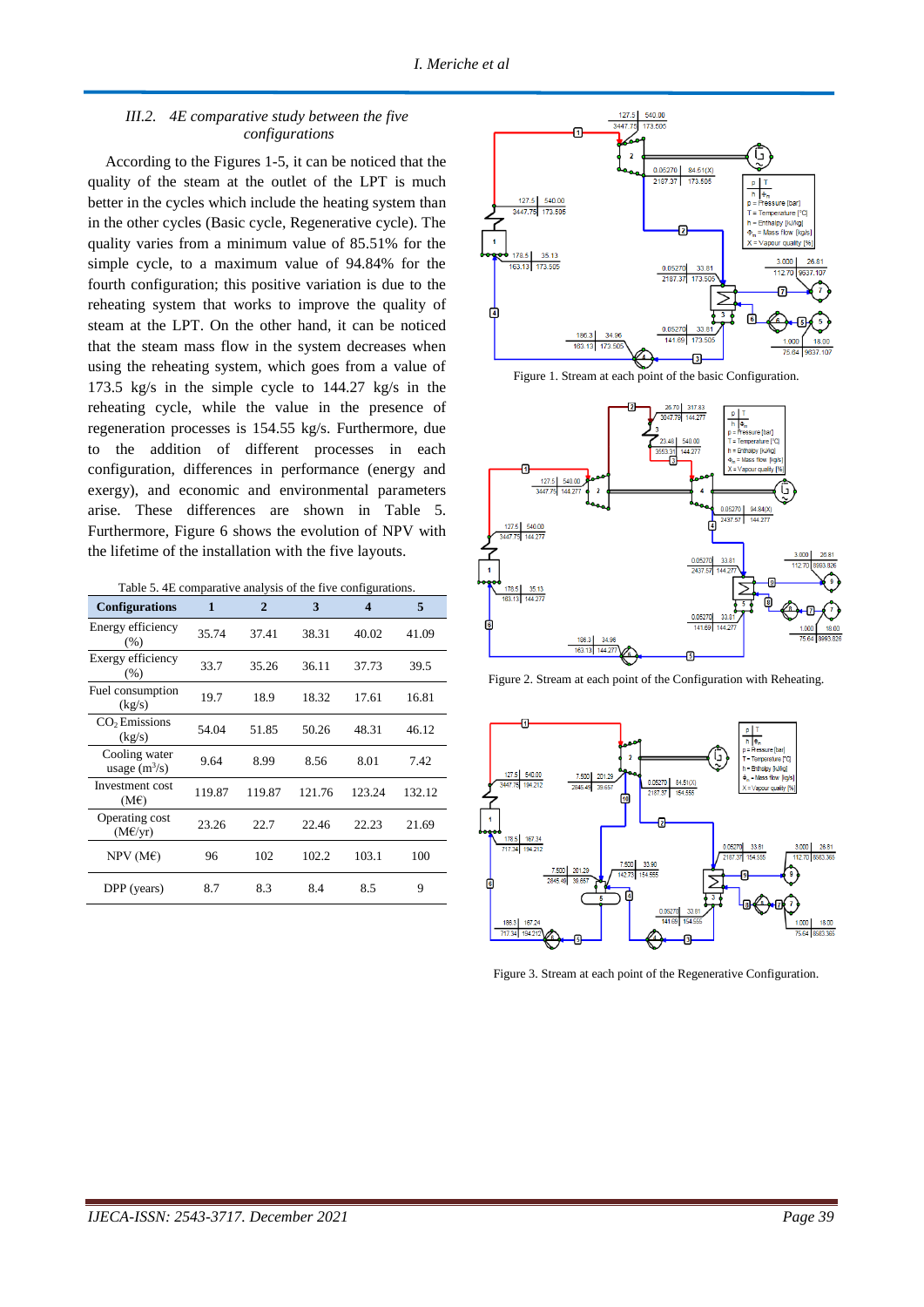

Figure 4. Stream at each point of the configuration with Reheating and Regeneration on both turbines (LPT and HPT).



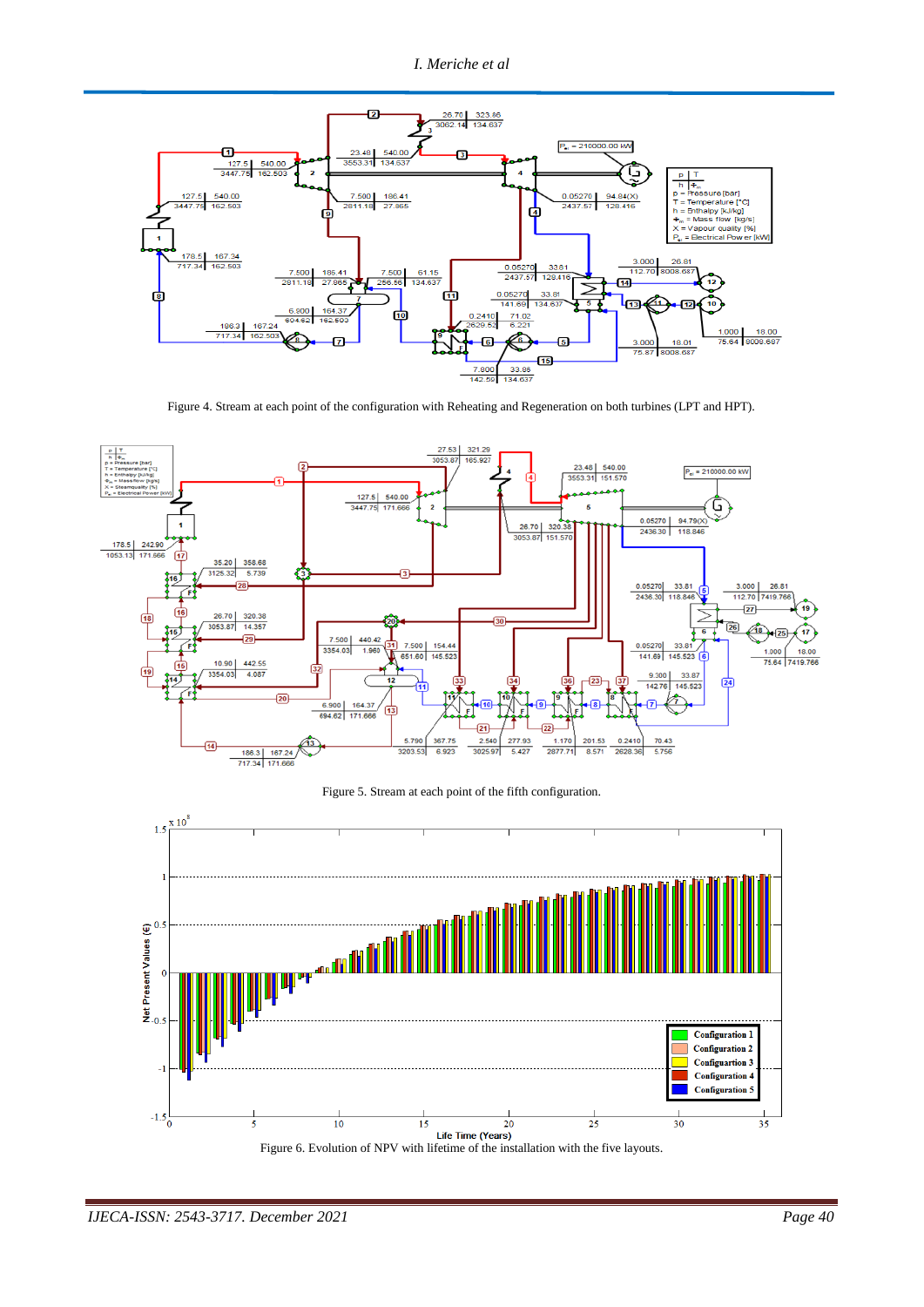From Table 5, it seems that the fifth configuration (similar to Achouat plant) has the highest energy and exergy performances, with values of 41.9% and 39.5% respectively, therefore energy and exergy gains of 6.16% and 5.8% respectively are attained compared to the simple cycle (configuration 1). This explains the essential role of regeneration and reheating systems in the process of improving the performances of steam power plants. On the environmental point of view, and according to Table 5, the fifth configuration is always the best, with a fuel consumption of 16.81 kg/s, which refers to a decrease of 2.89 kg/s compared to the first configuration, and 0.8 kg/s compared to the fourth configuration. In addition, the fifth configuration has the lowest rate of  $CO<sub>2</sub>$  emissions with a value of 46.12 kg/s, which represents a decrease of 7.93 kg compared to the first configuration, and 2.19 kg compared to the fourth one. On the other hand, the fifth configuration always remains the best configuration in term of water consumption for the cooling process, with the lowest value of  $7.42 \text{ m}^3/\text{s}$ , with a saving of  $2.22 \text{ m}^3\text{/s}$  compared to the simple cycle (first configuration). This difference is due to the decreasing in the mass flow rate of the steam at the outlet of the low-pressure turbine (LPT).

In the economic dimension, there is an increase in the investment cost, when different thermal equipment are added to the plant, with a minimum value of almost 119.9 million Euros (M€) for the simple cycle (configuration 1), and a maximum value of 132.12 million Euros for the fifth configuration, thus, a difference of 12.25 M $\epsilon$  between the two layouts. On the other hand, the annual operating cost improves as the thermal equipment increases with a minimum value of 21.69 M $\varepsilon$ /year for the fifth configuration and a maximum value of 23.26 M€/year for the first configuration, and this is mainly due to the amount of fuel consumed.

From Figure 6, it can be observed a clear convergence in the NPV in configurations with Reheating and Regeneration. The net present value is 1.07 times greater for the fourth configuration than the first one; with a maximum value in the fourth configuration recorded 103.1 million Euros and the minimum value in the first configuration 96 million Euros. In addition, it is noted the shortest depreciated payback period (DPP) for the second configuration is 8.3 years; this is mainly due to the low investment cost. The longest depreciated payback period (DPP), it goes back to the fifth configuration, 9 years. After this period, the plant begins to make a profit.

## **IV. Conclusion**

In this study, 4E (Energy - Exergy- Economic-Environmental) comparative study of five different configurations of a power cycle was performed. Thus, a validation was carried out to verify the reliability of the developed model compared to real data of Achouat power plant. The results indicate relevant differences; the energy and exergy efficiencies of the Achouat power station are the highest with values of 41.9% and 39.5% respectively, while the worst configuration was that of the basic cycle with the values of 35.74% and 33.7% respectively. On the other hand, Achouat's configuration shows better environmental performance represented by the  $CO<sub>2</sub>$  emission rate and the cooling water usage. The net present value is 1.07 times greater for the fourth configuration than the first configuration. In addition, it is noted from the predictions that the shortest depreciated payback period (DPP) for the second configuration is 8.3 years. As for the longest depreciated payback period (DPP), it goes back to the fifth configuration, 9 years. After this period, the plant begins to make a profit.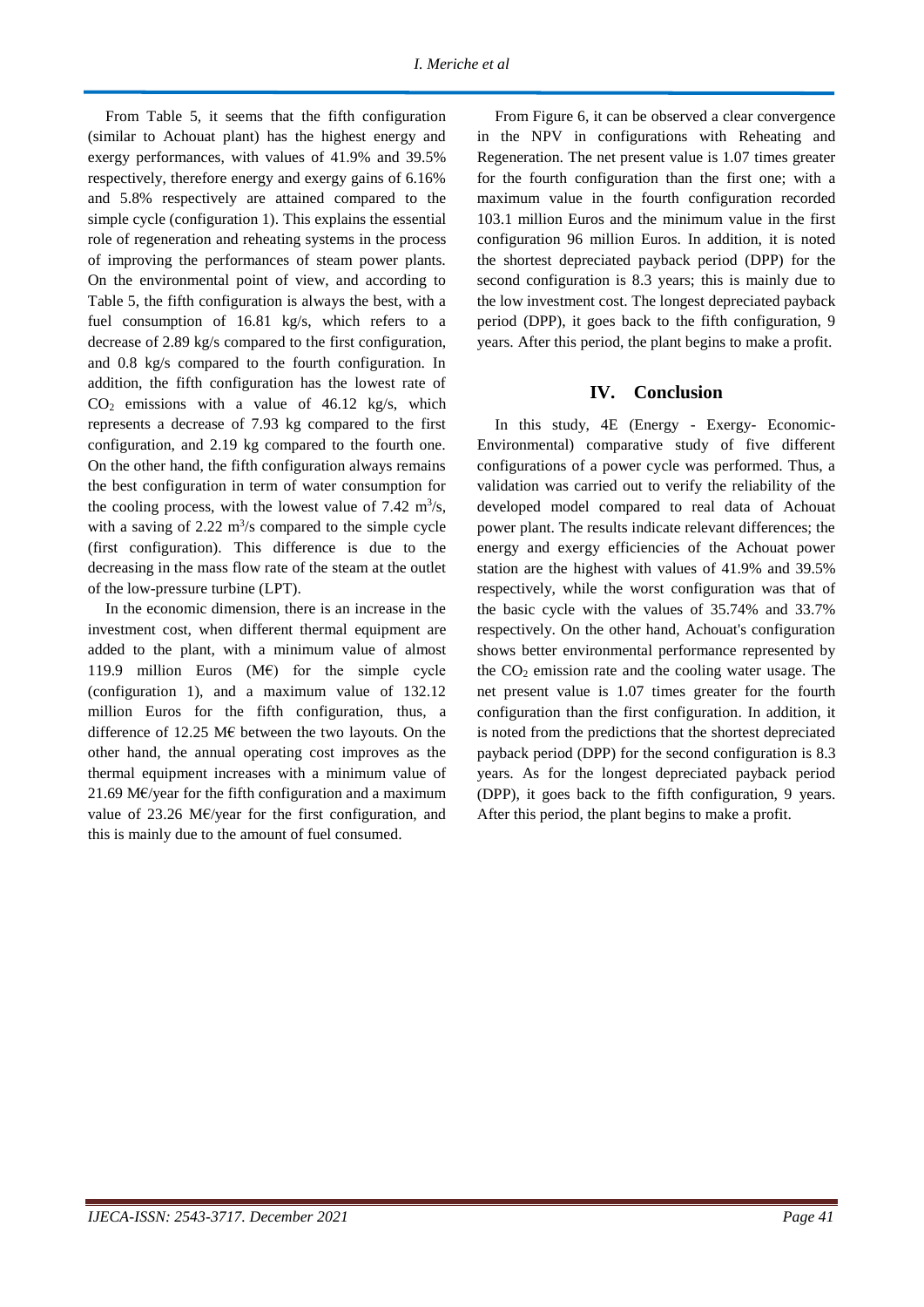# **Nomenclature**

| $\epsilon$              | Cost $(\epsilon)$                             | $\dot{m}_{out}$         | Outlet mass flow rate $(kg/s)$                      |
|-------------------------|-----------------------------------------------|-------------------------|-----------------------------------------------------|
| $C_{Avr,lab}$           | Average labour cost $(\epsilon)$              | $\dot{m}_p$             | Mass flow rate of a primary fluid $(kg/s)$          |
| $C_d$                   | Direct cost $(\epsilon)$                      | $\dot{m}_s$             | Mass flow rate of a secondary fluid (kg/s)          |
| $C_\mathit{eqp}$        | Total cost of equipments $(\epsilon)$         | $\dot{m}_{\rm{stream}}$ | Mass flow rate of steam (kg/s)                      |
| $C_{eqp i}$             | Initial cost of equipment $(\epsilon)$        | $\dot{m}_{water}$       | Mass flow rate of water (kg/s)                      |
| $C_{ind}$               | Indirect cost $(\epsilon)$                    | $\boldsymbol{N}$        | Number $(-)$                                        |
| $C_{\textit{opr}}$      | Operating cost $(\epsilon)$                   | <b>NPV</b>              | Net present value $(\epsilon)$                      |
| $Cp_c$                  | Heat capacity of cooling water (kJ/K)         | $n_{emp}$               | Number of employees (-)                             |
| $CE_p$                  | Electric price $(\epsilon)$                   | $\mathcal{Q}$           | Heat quantity (Mw)                                  |
| $CG_p$                  | Gas price $(\epsilon)$                        | R                       | Ideal gas constant $(kJ/mol.K)$                     |
| CO <sub>f</sub>         | Fuel cost $(\epsilon)$                        | $R_{ann}$               | Annual revenues $(\epsilon)$                        |
| $CO$ <sub>inscgen</sub> | Insurance and general costs $(\epsilon)$      | r                       | Discount rate (%)                                   |
| CO <sub>lab</sub>       | Labor cost $(\epsilon)$                       | S                       | Entropy (kJ/K)                                      |
| CO <sub>m</sub>         | Maintenance cost $(\epsilon)$                 | S <sub>o</sub>          | Specific entropy (kJ/kg. K)                         |
| Ėx                      | Exergy (Mw)                                   | $\boldsymbol{T}$        | Temperature (°C)                                    |
| $\dot{Ex}_{Chm}$        | Chemical exergy (Mw)                          | $T_{0}$                 | Ambient temperature (°C)                            |
| $\dot{Ex}_{in}$         | Inlet exergy $(Mw)$                           | $T_{c,in}$              | Inlet temperature of cooling water $({}^{\circ}C)$  |
| $\dot{Ex}_{Ph}$         | Physical exergy (Mw)                          | $T_{c,out}$             | Outlet temperature of cooling water $({}^{\circ}C)$ |
| $\dot{Ex}_{prd}$        | Product exergy (Mw)                           | V                       | Volume flow rate $(m^3/h)$                          |
| $Ex_{Q}$                | Heat exergy (Mw)                              | Ŵ                       | Power (Mw)                                          |
| $Ex_{src}$              | Source exergy (Mw)                            | $\dot{W}_{ele}$         | Electrical Power (Mw)                               |
| $\dot{E}x^{tm}$         | Thermo-mechanical exergy (Mw)                 | $\dot{W}_{net}$         | Net Power (Mw)                                      |
| $Ex_W$                  | Work exergy (Mw)                              | $\dot{W}_{Pum}$         | Pump Power (Mw)                                     |
| ex                      | Specific exergy (kJ/kg)                       | $\dot{W}_{Tub}$         | Turbine Power (Mw)                                  |
| $ex_{in}$               | Specific inlet exergy (kJ/kg)                 | $\mathcal{Y}$           | Molar fraction (-)                                  |
| $ex_{out}$              | Specific outlet exergy (kJ/kg)                |                         | <b>Abbreviation</b>                                 |
| h                       | Enthalpy $(kJ/kg)$                            | <b>CON</b>              | Condenser                                           |
| $h_0$                   | Specific enthalpy (kJ/kgK)                    | <b>CSP</b>              | Concentrating solar power                           |
| $h_{in}$                | Inlet enthalpy (kJ/kg)                        | <b>DES</b>              | Deaerator                                           |
| $h_{out}$               | Outlet enthalpy (kJ/kg)                       | <b>DDP</b>              | depreciated payback period                          |
| hr                      | Number of service hours per year (Hour/years) | <b>FWH</b>              | Feed water heater                                   |
| $I_{Tot}$               | Total investment cost $(\epsilon)$            | <b>HPT</b>              | Haut pressure turbine                               |
| $L_v$                   | Latent heat (kJ/kg)                           | Gen                     | Generator                                           |
| m                       | Mass flow rate $(kg/s)$                       | <b>LPT</b>              | Low pressure turbine                                |
| $m_c$                   | Mass flow rate of cooling water (kg/s)        | Pum                     | Pump                                                |
| $m_h$                   | Mass flow rate of heat fluid (kg/s)           | Tot                     | Total                                               |
| $m_{in}$                | Inlet mass flow rate $(kg/s)$                 | Tub                     | Turbine                                             |

# **References**

- [1] Ministry of Energy (Algeria), https://www.energy.gov.dz/
- [2] S.O. Oyedepo et al, "Thermodynamics analysis and performance optimization of a reheat –Regenerative steam turbine power plant with feed water heater", Fuel, Vol. 280, 2020. 118577.
- [3] K.C. Nikam, R. Kumar, R. Jilte, "Exergy and exergoenvironmental analysis of a 660 MW supercritical coalfired power plant", J Therm Anal Calorim, 2020.
- [4] K.C. Nikam, R. Kumar, R. Jilte, "Economic and exergoeconomic investigation of 660 MW coal-fired power plant", J Therm Anal Calorim, 2020.
- [5] V. Kumar, B. Pandya, V. Matawala, "Thermodynamic studies and parametric effects on exergetic performance of a steam power plant", International Journal of Ambient Energy, Vol. 40, Issue 1, 2017, pp. 1- 45.
- [6] A. Bolatturk, A. Coskun, C. Geredelioglu, "Thermodynamic and exergoeconomic analysis of Cayırhan thermal power plant", Energy Conversion and Management, Vol. 101, 2015, pp. 371–378.
- [7] S.N. Naserabad, A. Mehrpanahi, G. Ahmadi, "Multiobjective optimization of feed-water heater arrangement options in a steam power plant repowering", Journal of cleaner production, Vol. 220, 2019, pp. 253–270.
- [8] S.S. Chauhan, S. Khanam, "Enhancement of efficiency for steam cycle of thermal power plants using process integration", Energy, Vol. 173, 2019, pp. 364–373.
- [9] A. Remlaoui, M. Benyoucef, D. Assi, D. Nehari, "A TRNSYS dynamic simulation model for a parabolic trough solar thermal power plant", Int. J. Energetica, Vol. 4, Issue 2, 2019, pp. 36-41.
- [10] T.E. Boukelia, M.S. Mecibah, A. Laouafi, A. Mekroud, A. Bouraoui, "Potential assessment of using dry cooling